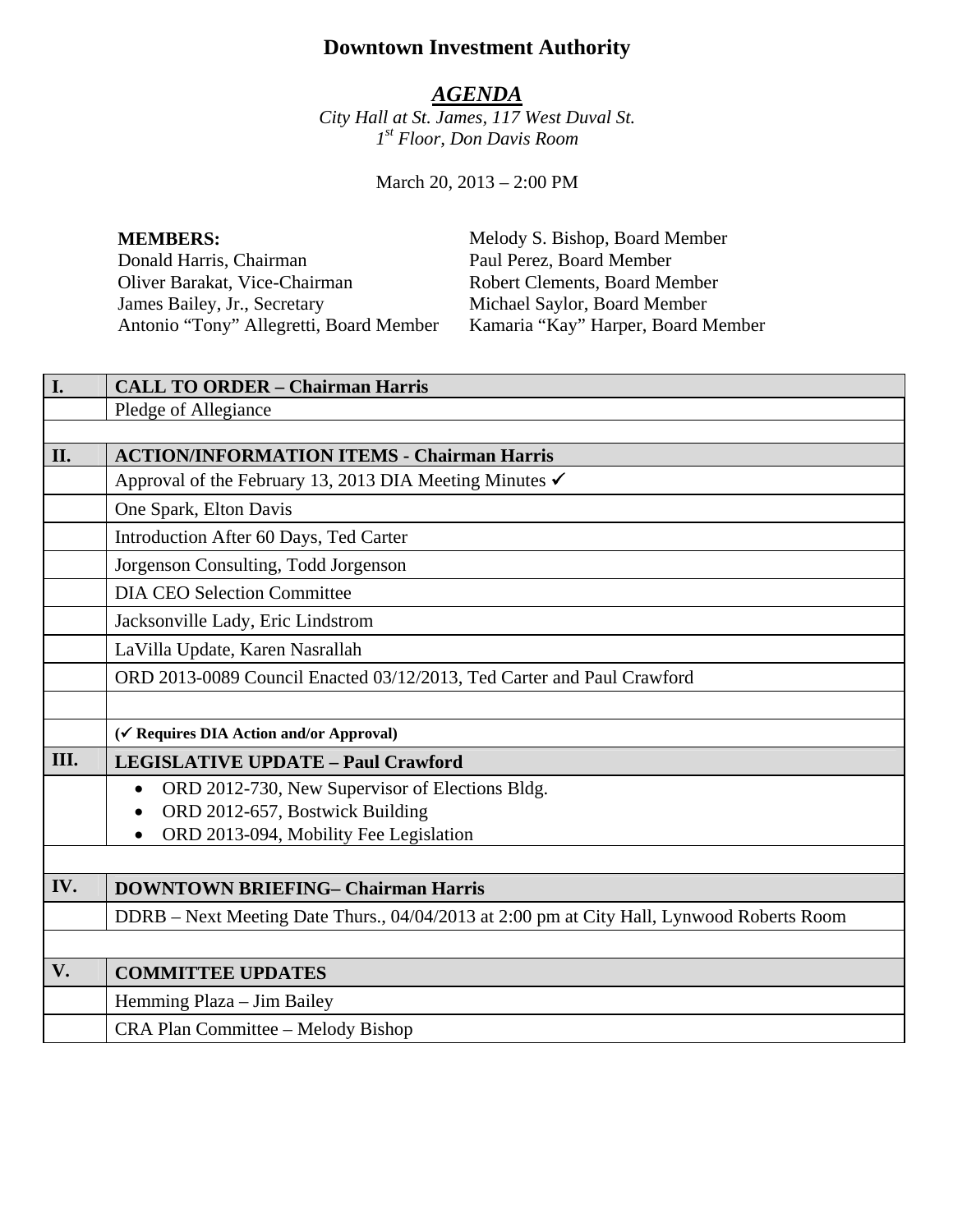DIA Agenda 03/20/2013 Page 2

| VI.  | <b>PUBLIC COMMENTS – Chairman Harris</b> |
|------|------------------------------------------|
|      |                                          |
| VII. | <b>ADJOURNMENT – Chairman Harris</b>     |
|      |                                          |

#### **Staff Distribution:**

Jason Gabriel, Office of General Counsel Ted Carter, Executive Director Office of Economic Development Paul Crawford, Deputy Director Office of Economic Development Eric Lindstrom, OED/DIA Staff Jack Shad, Public Parking Officer Michelle Stephens, Recording Secretary David DeCamp, Public Information Office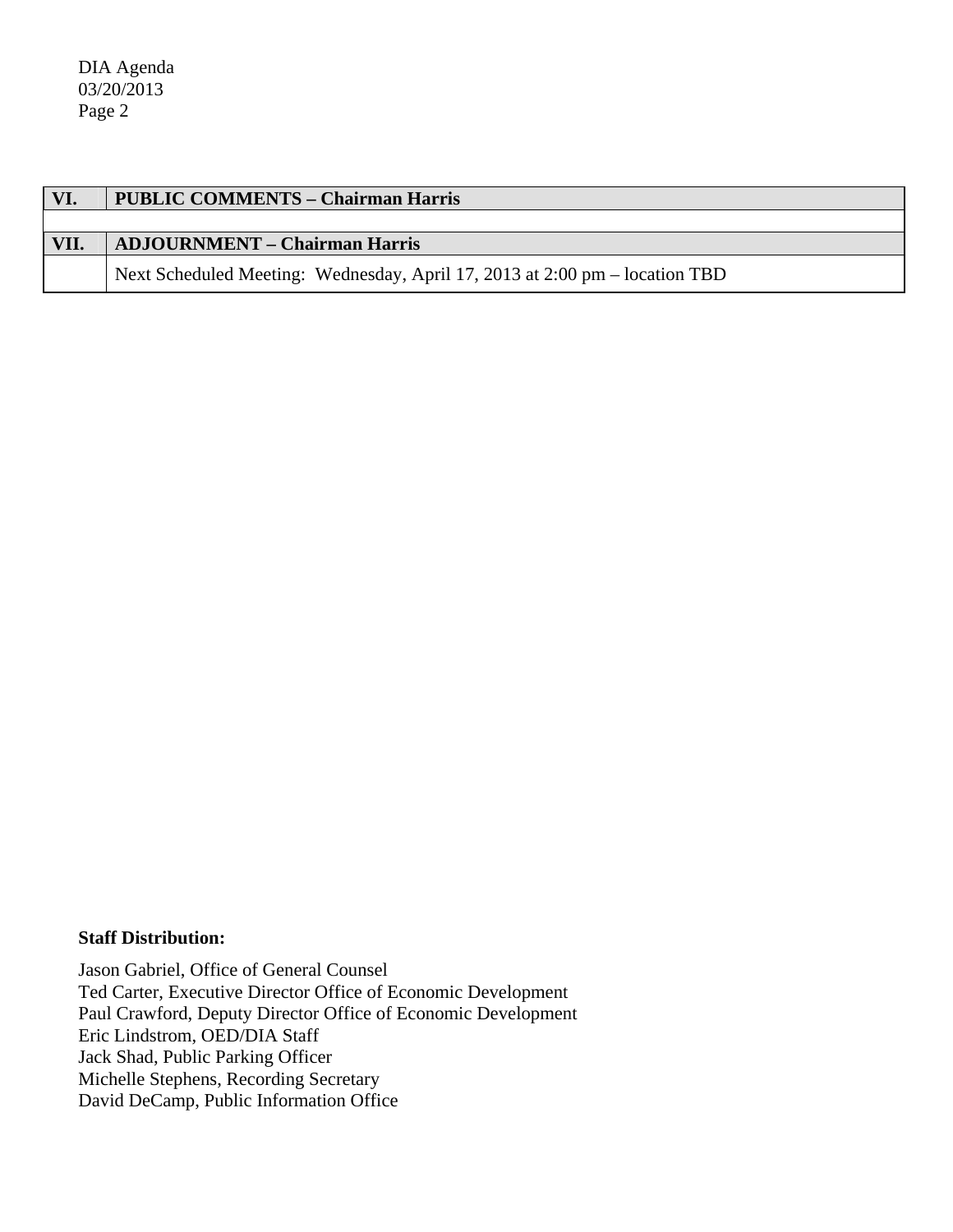**Office of Economic Development Downtown Investment Authority** 



**City Hall at St. James 117 West Duval St., Don Davis Room**

*Wednesday, March 20, 2013 – 2:00 p.m.*

# *MEETING MINUTES*

**Board Members Present:** Chairman D. Harris, T. Allegretti, J. Bailey, M. Bishop, O. Barakat, P. Perez, M. Saylor, R. Clement and K. Harper

**Office of General Counsel:** Jason Gabriel

**Council Members Present:** Council Member Lori Boyer, District 5

**Attendees:** Ted Carter, Executive Director; Paul Crawford, Deputy Director; Eric Lindstrom, DIA Staff; Michelle Stephens, Recording Secretary; and Jack Shad, Public Parking Officer

# **I. CALL TO ORDER**

Chairman Harris called the meeting to order at approximately 2:10 p.m. opening with the Pledge of Allegiance.

# **II. ACTION ITEMS/INFORMATION ITEMS**

# **APPROVAL OF THE FEBRUARY 13, 2013 DIA MEETING MINUTES**

Board member Bishop noted that she did not have a chance to review the meeting minutes.

Board member Baily commented that there were a few items referenced in the February 13<sup>th</sup> meeting minutes that he thought were supposed to be on today's agenda. He commented that maybe they were going to be brought up under old or new business later in the meeting.

A MOTION WAS MADE BY BOARD MEMBER BAILEY AND SECONDED BY BOARD MEMBER SAYLOR APPROVING THE MARCH 20, 2013 DIA MEETING MINUTES. THE MOTION PASSED UNANIMOUSLY 9-0.

# **ONE SPARK**

Mr. Elton Rives was scheduled to attend the meeting and provide an update on One Spark. Board member Bishop advised that she saw Mr. Rives the night before and he mentioned to her that he was going to have a difficult time attending today's meeting.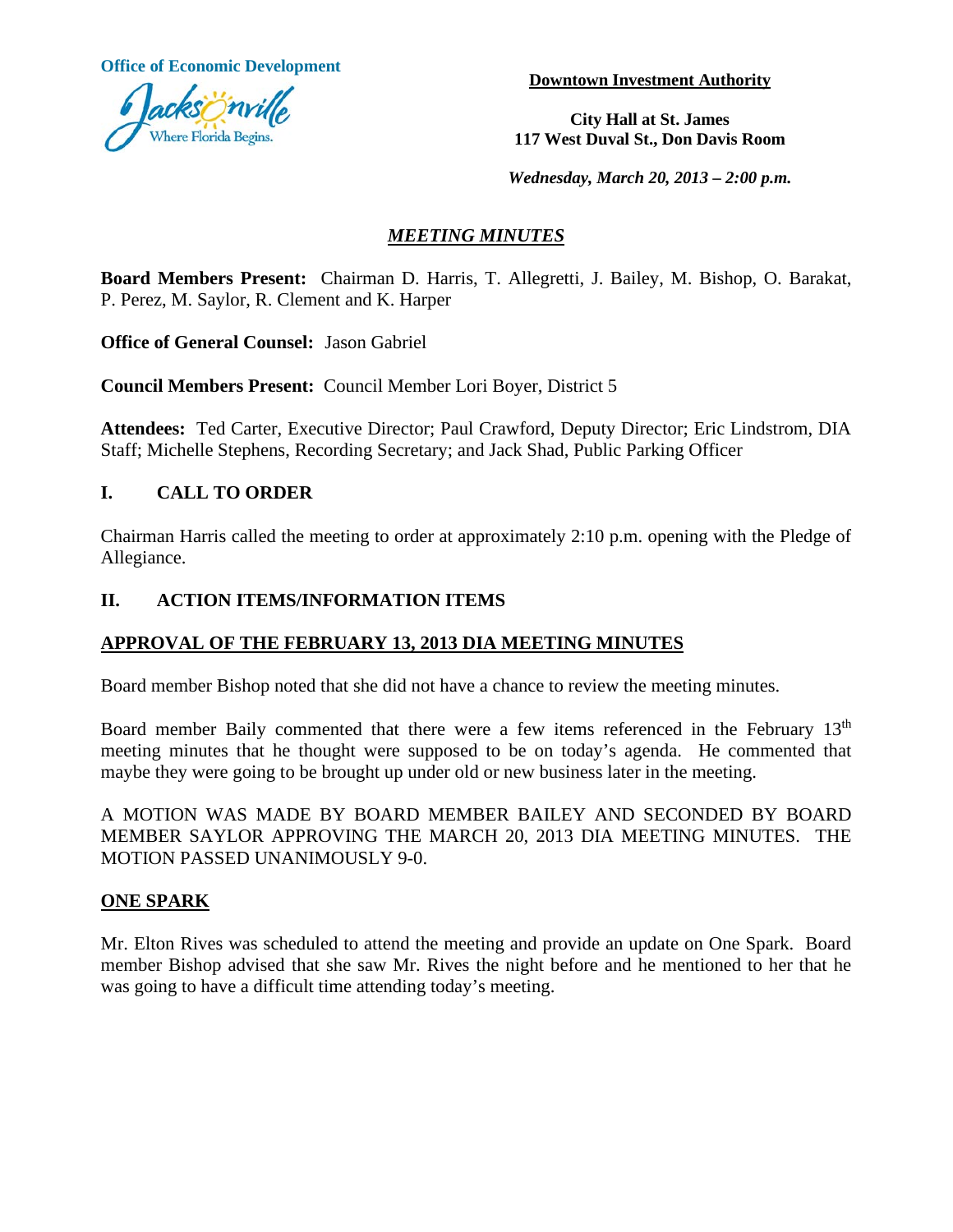Downtown Investment Authority March 20, 2013 Page 2 of 6

# **JORGENSON CONSULTING**

Mr. Crawford introduced Mr. Todd Jorgenson with Jorgenson Consulting, the consulting firm selected for the search for the DIA CEO. Mr. Jorgenson provided a brief introduction of Jorgenson Consulting, and reviewed the search process, timeframe, etc.

- 1) Stakeholder meetings (took place last week) to learn about downtown Jacksonville and what the expectations are of the DIA
- 2) Creation of the jobs profile that was already adopted by City Council. They have added to the profile background relative to Jacksonville, demographics, etc.
- 3) Currently in the process of getting final approval on the jobs profile and the advertising (expected very soon).
- 4) Once the jobs profile and advertising are approved, the documents will become external and posted on Jorgenson's Web site as well as advertised through various associations throughout the United States.
- 5) Recruitment process is started and ongoing.
- 6) Resumes will be received and reviewed by Jorgenson, as well as background checks, references, etc. Individuals will first be qualified with a telephone interview (pre-qualifying discussions). The group of telephone interviews will be trimmed down to a smaller more manageable group that will be interviewed either in person or at minimum via video conference.
- 7) There will be a short list of candidates that would be presented to the search committee (between six to eight candidates) all of which will have been interviewed and prequalified by Jorgenson.
- 8) The search committee will interview those candidates and select four to bring forward to final interviews.
- 9) The final interviews will take place with additional board members, as well as the administrative offices and City Council. The final step in the process will lead eventually to a final candidate.
- 10) Noted that all resumes and candidates are subject to Florida's Public Records Laws
- 11) The timeframe for recruitment is generally six to eight weeks.
- 12) Estimated that the search would be completed in June 2013.

#### **DIA CEO SEARCH SELECTION COMMITTEE**

Chairman Harris recommended Board Member Barakat to serve as Chair of the DIA CEO Search Selection Committee. He added that any board member interested in serving on the Search Selection Committee contact Paul Crawford.

It was noted that the next step in the process was approval of the jobs profile and advertising prior to moving forward.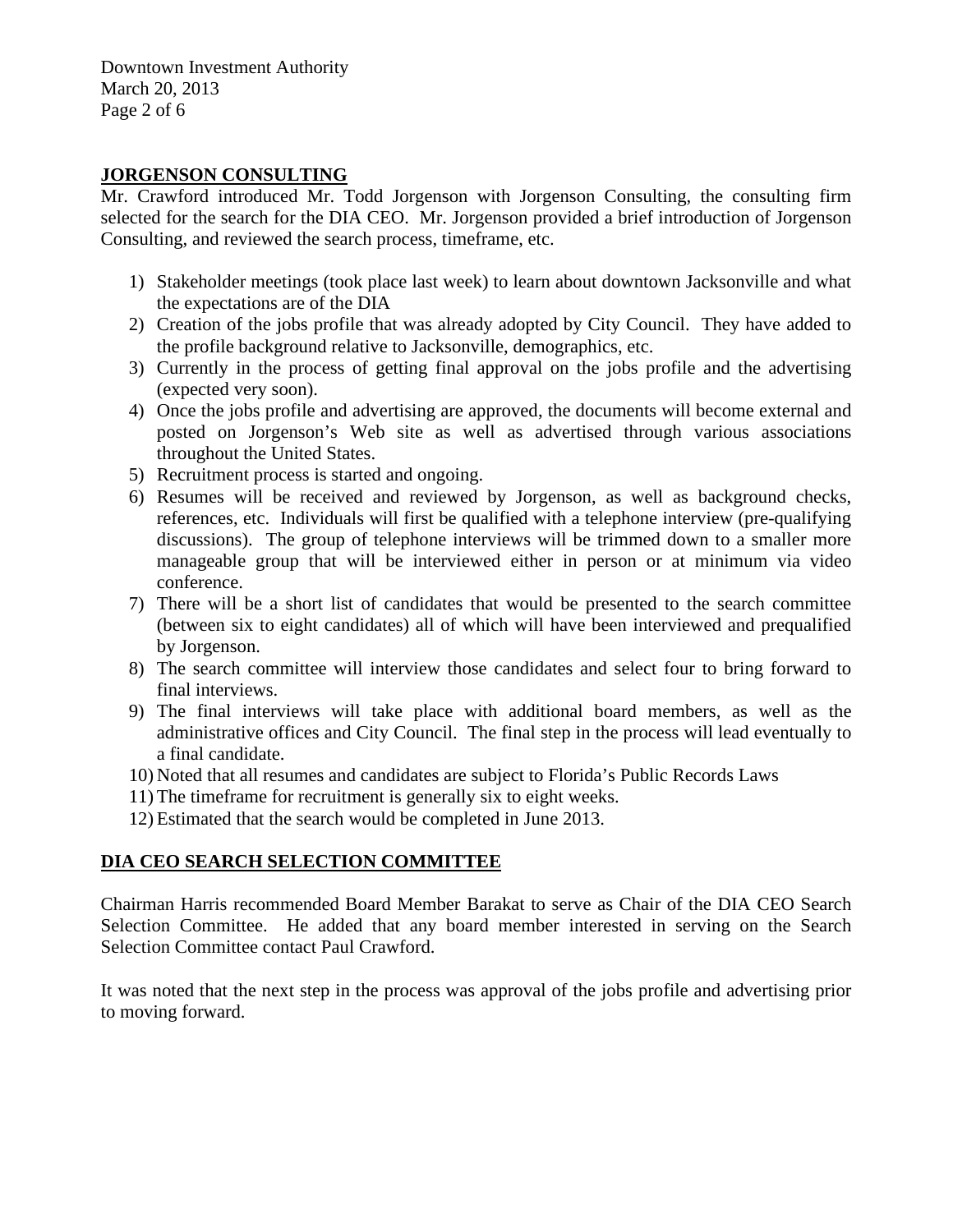Downtown Investment Authority March 20, 2013 Page 3 of 6

A MOTION WAS MADE BY BOARD MEMBER PEREZ AND SECONDED BY BOARD MEMBER SAYLOR GRANTING OLIVER BARAKAT, CHAIR OF THE DIA CEO SEARCH SELECTION COMMITTEE THE AUTHORITY TO REVIEW AND APPROVE THE JOBS PROFILE AND ADVERTISING ON BEHALF OF THE DIA. THE MOTION PASSED UNANIMOUSLY 9-0.

# **TED CARTER – 60 DAY INTRODUCTION**

Mr. Ted Carter provided a brief overview of his first sixty days serving as the Executive Director of the Office of Economic Development, and his vision of the future of the Office of Economic Development. PowerPoint presentation attached.

Chairman Harris referencing the mission statement in Mr. Carter's presentation noted that the DIA does not have a mission statement to date. Chairman Harris asked Board member Bailey to chair a subcommittee to draft a mission statement for the DIA. He asked that any Board members interested in serving on the DIA Mission Statement subcommittee contact Board Member Bailey.

Board Member Clements departed the meeting at approximately 3:07 pm.

# **JACKSONVILLE LADY**

Mr. Eric Lindstrom provided an overview of an opportunity to bring a dinner cruise yacht operation to the downtown waterfront. He introduced Captain John Mitchkowski, owner and operator of Foxy Lady Cruises out of Green Bay, Wisconsin. Captain Mitchkowski is expanding his dinner cruise yacht operation to downtown. They will be home ported at the River City Brewing Company Marina and have made arrangements with the Parks and Recreation Department to utilize the water taxi dock at Berkman Plaza to pick up/drop off passengers. PowerPoint presentation attached.

#### **LAVILLA UPDATE**

Ms. Karen Nasrallah provided an overview of the Request for Proposals for Redevelopment of City-Owned Property located in LaVilla.

#### **III. LEGISLATIVE UPDATE**

Mr. Crawford provided an update on the following legislation:

*ORD 2012-730, Supervisor of Elections Building*: No update from 03/20/213 DIA meeting (Deferred).

*2012-657, Bostwick Building*: No update from 03/20/2013 DIA meeting (Deferred).

*2013-094, Mobility Fees (waiving of for three years):* Deferred, Council appointed a special committee to address the subject.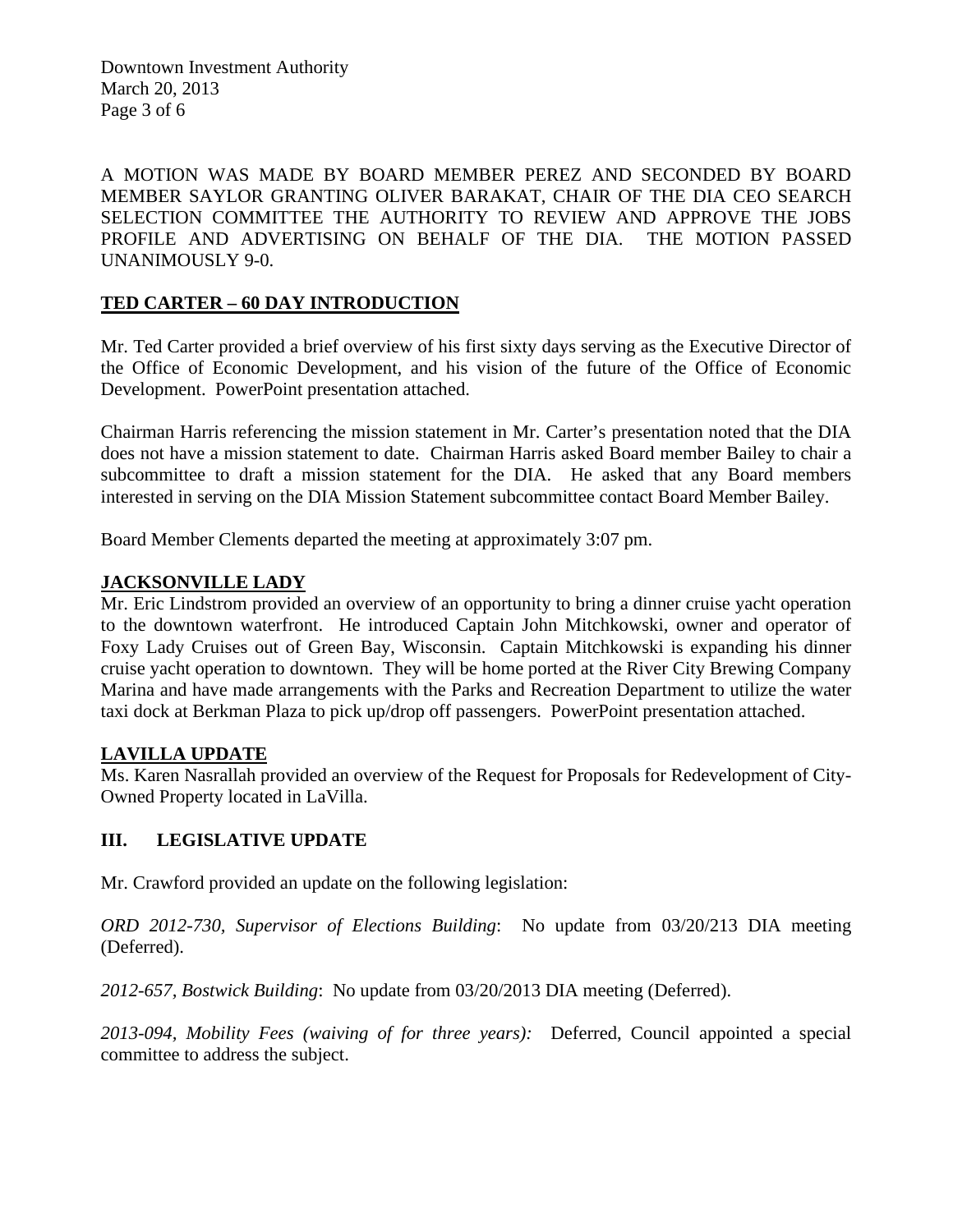Downtown Investment Authority March 20, 2013 Page 4 of 6

# **ORDINANCE 2013-0089-Enacted 03/12/2013**

Mr. Carter advised that the legislation (ORD 2013-0089), appropriating \$11,036,722.63 in debt service savings from bond refinancing to a Downtown Economic Development Fund (\$9 million) and to the Countywide Economic Development Fund (\$2,036,722.63) for use in stimulating economic development in the city was approved March 12, 2013. He commented that staff has done a little bit of homework, but were anxious to gain insight on the DIA's position of how the money should be sent, timing, synchronization with the plan, projects, etc.

Board Member Barakat advised that some of the feedback received during the approval process was that City Council was going to be very reluctant to appropriate any recommendations from the DIA without a deliverable plan for the expenditure of the \$9 million noting that there is a balancing act between potential deals that are hot right now that may require incentives sooner than later and the timeframe by which it will take to formulate the Redevelopment Plan. He added that he felt it was incumbent upon the Board to develop a plan and a consensus for the expenditure of the \$9 million quickly acknowledging that the Redevelopment Plan may not happen quickly enough and there is the potential that if the funds are not used or start to be used in the near future City Council can earmark the dollars for other causes.

It was suggested that the Board call a workshop to develop a list of priorities to include those derived from the Redevelopment Plan Committee meeting January 16, 2013 and filter them by things the DIA can control immediately, things the DIA cannot control but can have some influence on, and things the DIA has no control over.

Chair Harris asked Mr. Lindstrom for an update on the Redevelopment Plan RFP.

Mr. Lindstrom provided the following information relative to the Redevelopment Plan RFP:

- Professional Service Evaluation Committee (PSEC) on February 28, 2013
- PSEC put on street March 4, 2013
- Responses to the RFP are due back April 3, 2013
- Approximately May/June 2013 to have consultant on board

Board Member Bailey asked if staff could prepare a list of projects being worked on now for a special meeting of the DIA next week. The purpose of the special meeting would be for the DIA to assess the list, add to the list, discuss the list, etc. and prioritize the list.

Mr. Crawford replied that staff can identify the holes and bring them to the special meeting. Ms. Stephens will poll for a Special Meeting of the DIA.

#### **III. DOWNTOWN BRIEFING**

Next meeting of the Downtown Development Review Board is scheduled for April 4, 2013 at 2:00 pm.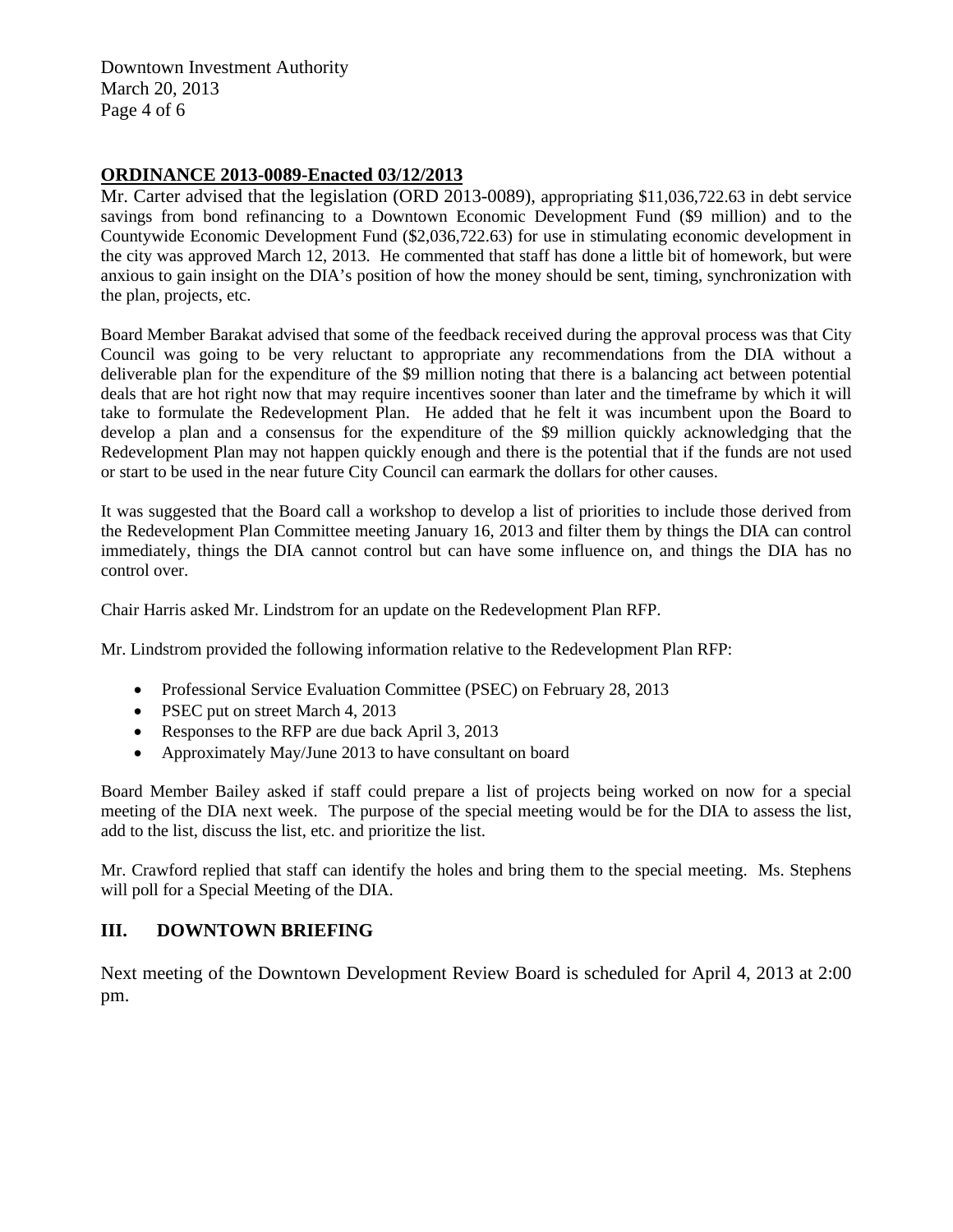Downtown Investment Authority March 20, 2013 Page 5 of 6

# **COMMITTEE UPDATES**

# HEMMING PLAZA COMMITTEE

Board Member Bailey provided the following updated:

- He was asked to review the process and make a suggestion to what the Board should do.
- He has met with the Administration, Jason Gabriel and Mr. Carter.
- Mr. Gabriel has been researching the options for an RFP.
- He has visited with Terry Lorince and Chris Flag to clarify any issues there may have been with DVI.
- Current status is to proceed with that process, or the Board can make a motion to pursue a RFP for Hemming Plaza for a nonprofit, but he would prefer to withhold that option at this point.

Chairman Harris encouraged chairs of the DIA Work Groups to look at opportunities for their committees to meet.

Board Member Bailey, chair of the Downtown Environment Committee, commented that since this committee will identify some items that will need funding called a meeting for Thursday, March  $28<sup>th</sup>$  at either 10:00 am or 2:00 pm. Ms. Stephens will poll all Board members to see which time works for the majority.

# **V. PUBLIC COMMENTS**

The floor was open for public comments and advised that their time to speak was limited to three minutes.

- Carnell Oliver, 8827 Oak Leaf Rd. (Time is of the essence, it's election time, DIA has \$9 million to work with, need to make impact moves with the money.)
- Bruce Fouraker, 4661 Genna Trace Ct. (Times Union Performing Arts Center not enough handicap spaces at the center suggested Coastline Dr. West be turned into a two-way road; would like to see the DIA to do something with Berkman Plaza II)
- John Nooney, 8356 Bascon Rd. (presented \$10 check to the artificial reef trust fund, public had an opportunity to submit for consideration through the FIND application process a floating dock noting there is room next to the Shipyard.)

# **VI. ADJOURNMENT**

There being no further business, Chair Harris adjourned the meeting at approximately 4:00 p.m.

The next DIA meeting is scheduled for Wednesday, April 17, 2013, at 2:00 p.m.